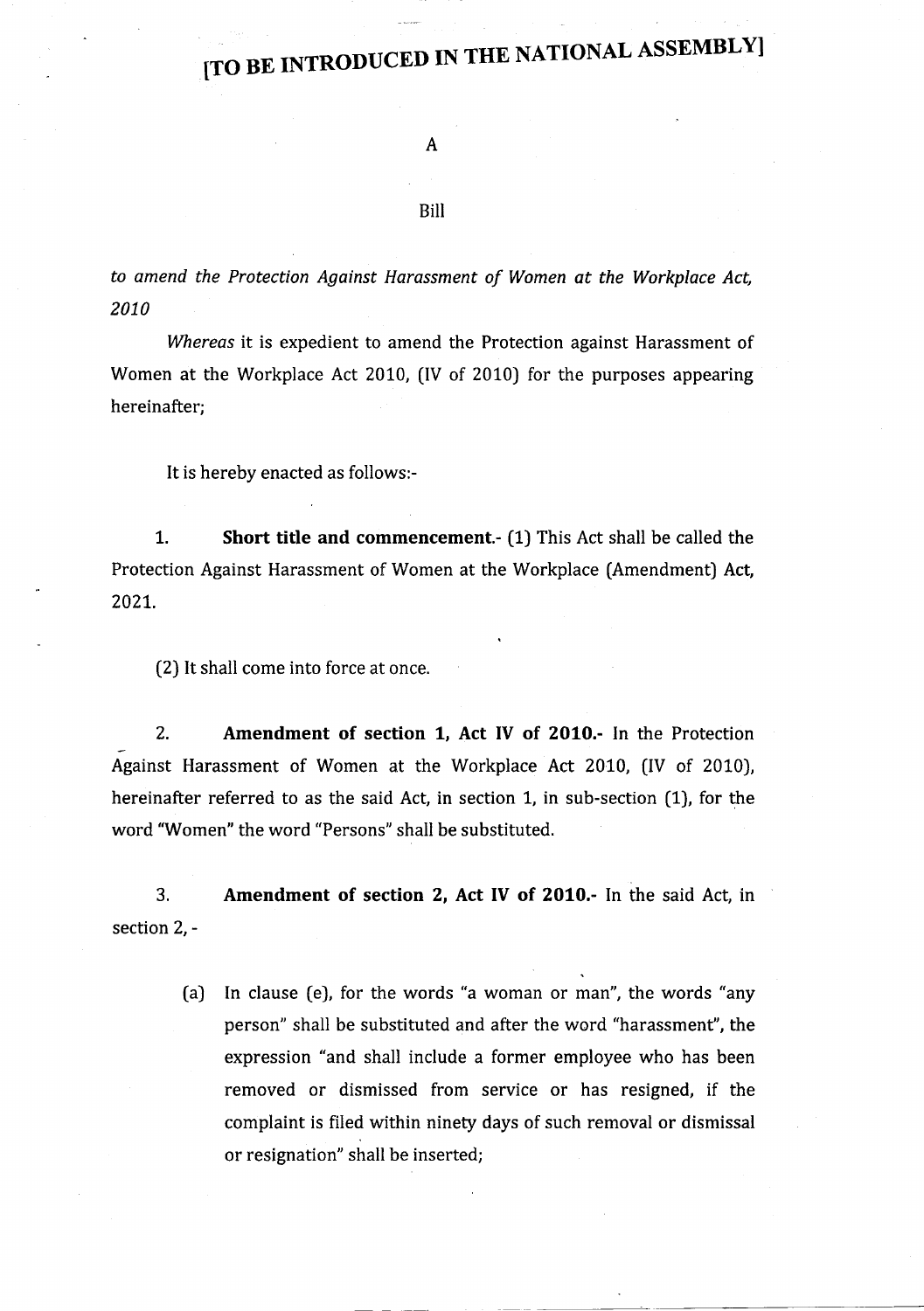- (b) for clause(f), the following shall be substituted, namely:-
	- "(f) "employee" includes regular, contractual, piece-rate, gig, temporary, part-time, freelance employee whether employed through express or implied contract on daily, weekly, monthly or hourly basis, and shall include a student, an intern, trainee, domestic worker, home-based worker or an apprentice;";
- (c) in clause (g), in sub-clause (vi), the word "and" at the end shall be omitted and after sub-clause (vii), the following sub-clauses shall be added, namely:
	- fviii) person discharging any contractual obligations with respect to his employees and expressly or impliedly procures the services or labour of persons whether as freelancers or part-time employees;
	- (ix) a person who owns or manages an online or customer to customer or business to customer or any other virtual or remote business; and
	- (x) in relation to a dwelling place or house, a person or <sup>a</sup> household who employs or benefits from the employment of home-based workers, irrespective of the number, time period or type of such worker employed, or the nature of the employment or activities performed by the home-based worker;";
- $(d)$  for clause (h), the following shall be substituted namely;
	- (h) "harassment'' means any unwelcome sexual advance, request for sexual favours, stalking or cyber stalking or other verbal, visual or written

 $\mathcal{Z}% _{G}^{(n)}$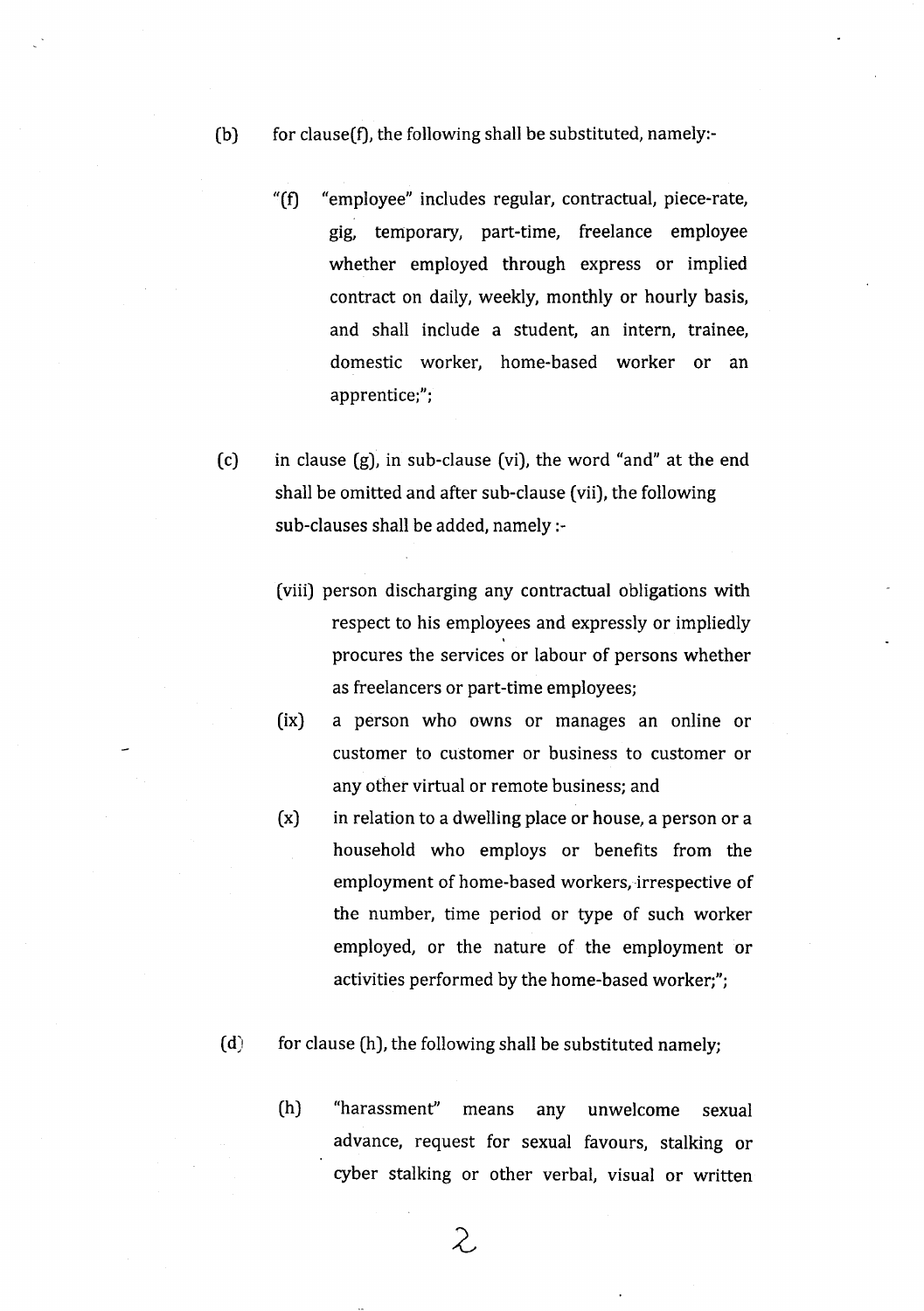communication or physical conduct of a sexual nature or sexually demeaning attitudes, including any gestures or expression conveying derogatory connotation causing interference with work performance or creating an intimidating hostile or offensive work environment, or the attempt to punish the complainant for refusal to comply to such a request or is made a condition for employment."

- (e) in clause (l), after the word "institution", occurring at the end, the words 'or online business'shall be inserted;
- $(f)$  in clause  $(m)$ , the word "and" at the end shall be omitted and thereafter the following new clause shall be inserted, namely:-
	- "(ma) "sexist harassment" means discrimination on basis of sex and includes any form of derogatory remarks, attitudes, gestures, words, actions, measures, policies, practices, signs whether written, verbal, visual or graphical, often rooted in stereotypical generalizations believed about gender in question, which may or may not be sexual in nature but which may embody discriminatory and prejudicial mindset or notion resulting in discriminatory behavior on basis of sex against the complainant that causes interference with performances or create an intimidating hostile, offensive, unequal or unfair environment or opportunities, and includes the attempt to undermine the complainant and their chances of advancing or being promoted in their role or position on the basis of their sex"; and

 $\mathcal{S}$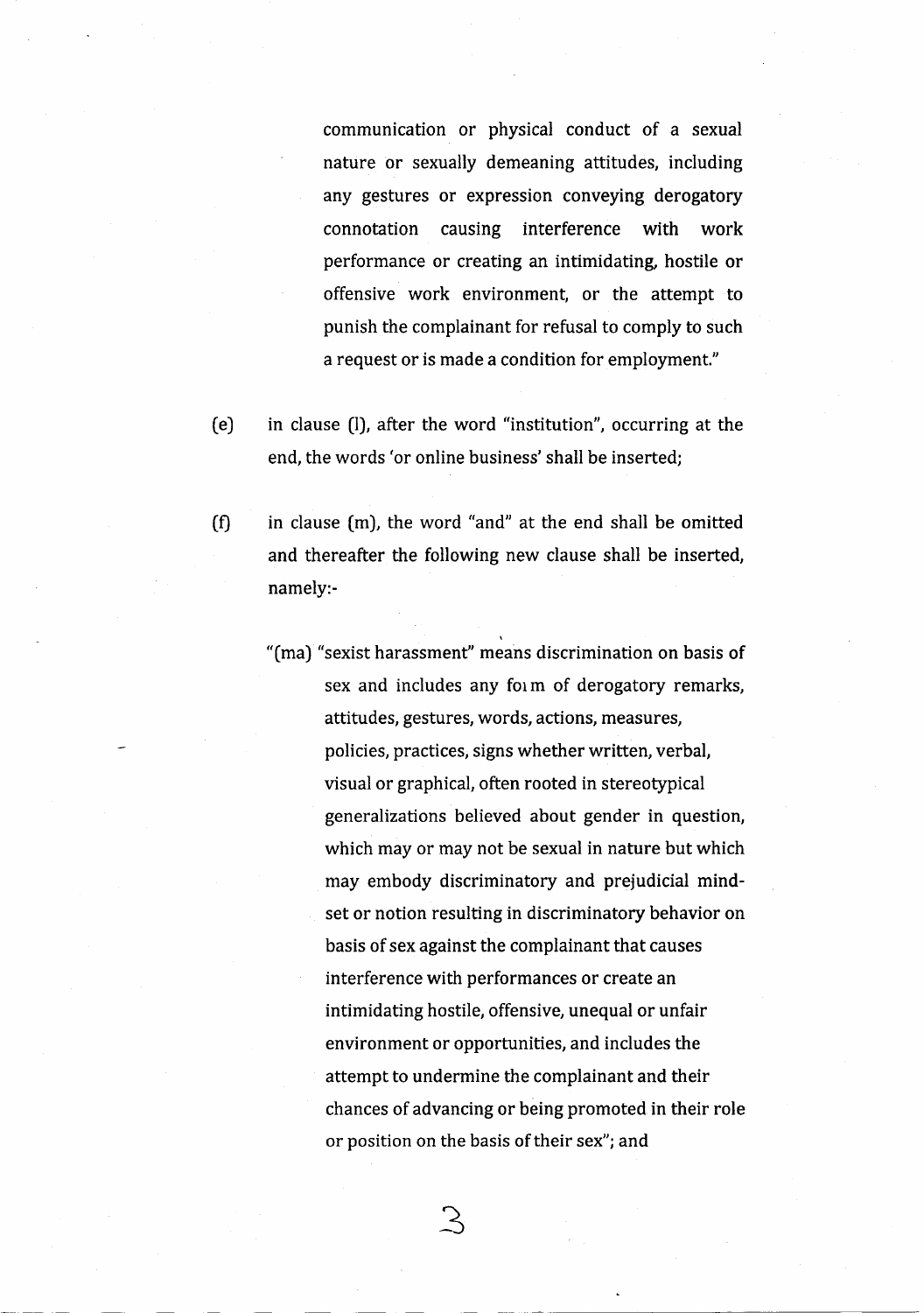- $(g)$  for clause  $(n)$ , the following shall be substituted, namely:
	- "(n) "workplace" means the place of work or any place where services are rendered or performed by professionals, including educational institutions, gigs, concerts, studios, courtrooms, highways and shall include any building, factory, open area or <sup>a</sup> larger geographical area etc. where the activities of the organization or of employer are carried out and includes any situation that is linked to work or activity outside the office.".
- 4. Amendment of section 8, Act IV of 2010.- In the said Act, in section8, -
	- $(a)$  in sub-section  $(1)$ , for the word "employee", the word "complainant" shall be substituted; and
	- (b) after sub-section (5), the following sub-section shall be added, namely:-

"(6) The Ombudsman shall decide a case or appeal, as the case may be, within a period of ninety days.".

5. Amendment of section 9, Act IV of 2010.- In the said Act, in section 9, after the full stop at the end, the expression "The President or the Governor, as the case may be, shall decide such representation within ninety days" shall added.

6. Addition of section 10A, Act IV of 2010.- In the said Act, after section 10, the following new section 10A shall be added, namely:-

 $\wedge$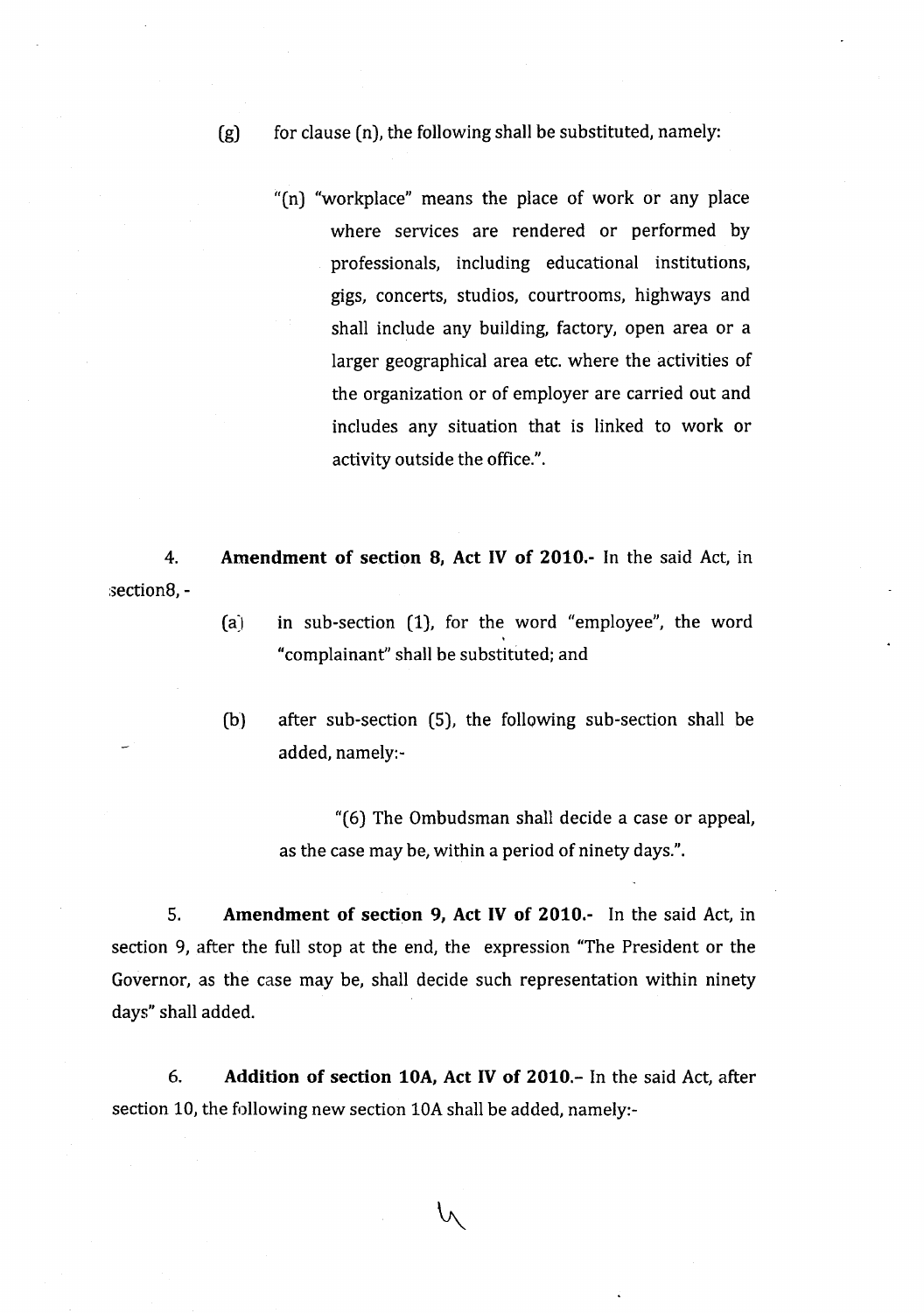"l0A.Punishment for filing malafide or false complaints.- Whoever files a malafide complaint shallor falsely charges any person of harassment under this Act, knowing that there is no just or lawful ground for such proceedings or charge against that person, after it is established that the complaint was malafide or false, be punished with fine which may extend to fifty thousand Rupees.".

7. Amendment of Schedule, Act IV of 2010.- In the said Act, in the Schedule,-

- $(A)$  in the first paragraph, -
- (a) for the word 'women' the word 'persons' shall be substituted;
- (b) in clause (ii), for the definition of "harassment", the following definition shall be substituted, namely: -;
	- "(ii) "harassment" means any unwelcome sexual advance, request for sexual favours, stalking or cyber stalking or other verbal, visual or written communication or physical conduct of a sexual nature or sexually demeaning attitudes including any gestures or expression conveying derogatory connotation causing interference with work performance or creating an intimidating, hostile or offensive work environment, or the attempt to punish the complainant for refusal to comply to such a request or is made a condition for employment.";
- (c) clause (ii), substituted as aforesaid, in the explanation, for the words "three", the words "several" shall be substituted and thereafter the following new sub-clause shall be added, namely:-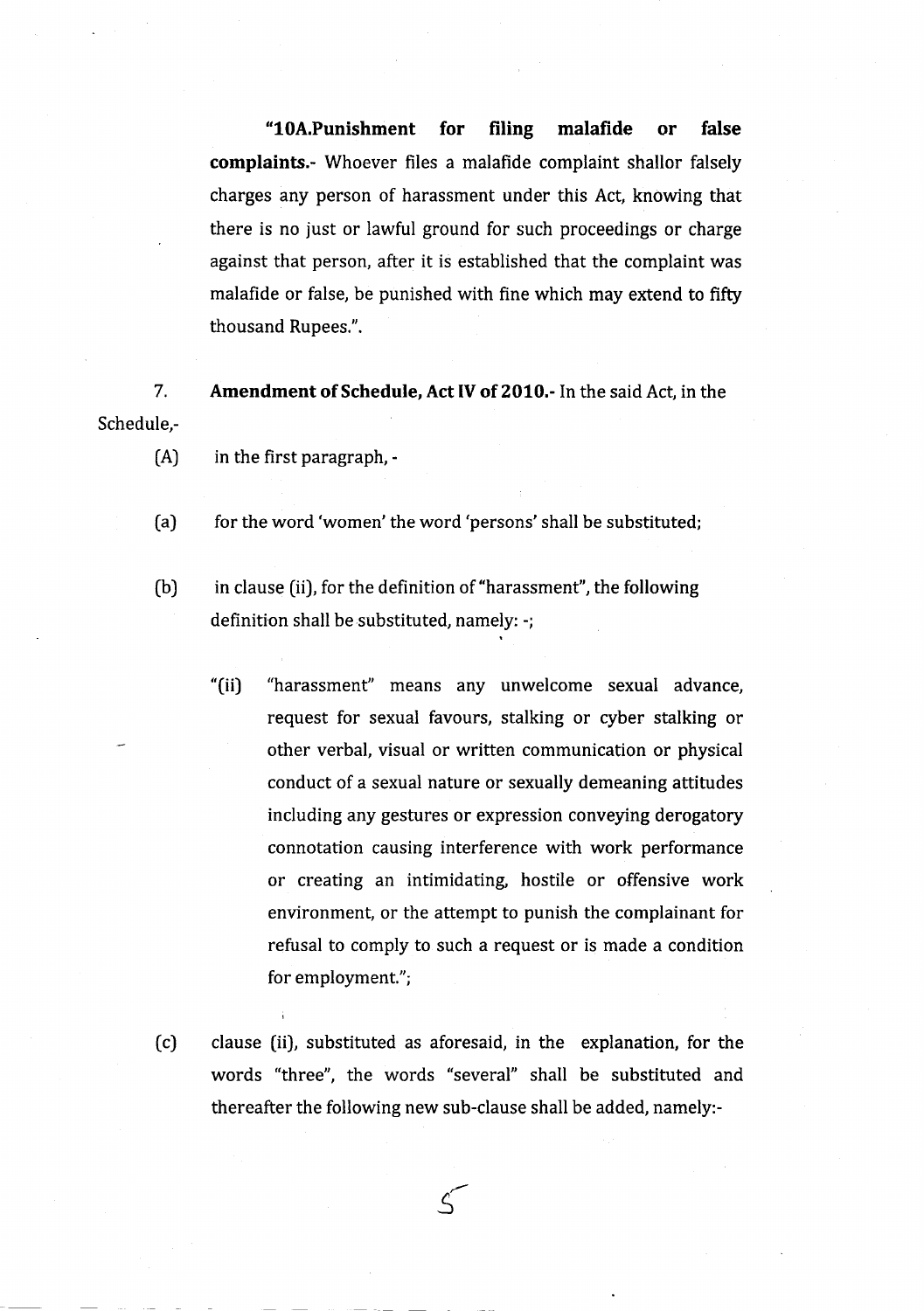"(ii-a) ''sexist harassment" means discrimination on basis of sex and includes any form of derogatory remarks, attitudes, gestures, words, actions, measures, policies, practices, signs whether written, verbal, visual or graphical, often rooted in stereotypical generalizations believed about gender in question, which may or may not be sexual in nature but which may embody discriminatory and prejudicial mind-set or notion resulting in discriminatory behavior on basis of sex against the complainant that causes interference with performances or created an intimidating hostile, offensive, unequal or unfair environment or opportunities, and includes the attempt to undermine the complainant and their chances of advancing or being promoted in their role or position on the basis of their sex.";

 $(B)$  after sub-clause (c) under clause (ii), the following new sub-clause shall be added namely: -

"(d) Discrimination on the basis of sex.- Discrimination on the basis of sex may or may not be sexual in nature but which undermines the complainant and their equal opportunities to advance and perform in the position, role or workplace in any way, such as wage discrimination or unequal pay, limiting the employee's option for future promotion prospects or training, distorting the evaluation reports, generating gossip against the employee or other ways of limiting access to his rights:

Provided that a single incident having the effect of making a person uncomfortable or creating a sense of fear or panic at the workplace is also harassment.

in clause (xi), after the full stop at the end, the following shall be added, namely: - (c]

6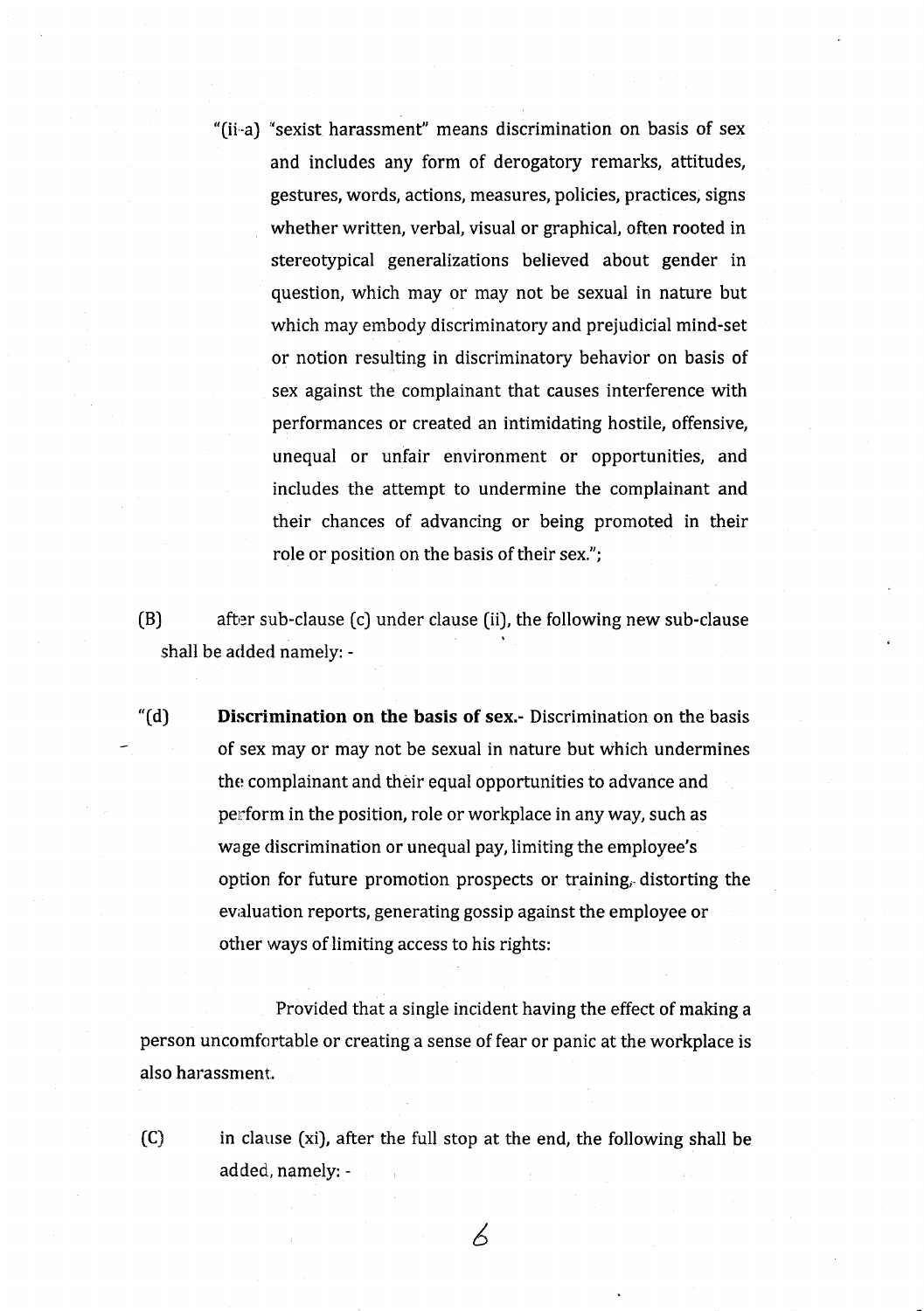"Filing counter-blast suits for defamation etc. are also retaliation. The Ombudsman or Inquiry Committee, as the case may be, should take notice of this in its proceedings."; and

after clause (xiii), the following illustrations shall be added at the end of the Code of Conduct to provide examples of harassment that may take place, namely:-

"lllustrations of harassment, include but are not limited to,-

- (A) Employee A deliberately hinders a subordinate employee B's chances of promotion as a result of not complying with Employee A's undue requests for (sexual) favors, Employee A is creating an intimidating work environment and therefore causing harassment.
- [B) Employer threatens an employee by using forged or fake documents and pictures to blackmail them from removal from service into compliance for undue requests, such an Employer is creating an intimidating work environment and is committing an act of harassment.
- (C) Employee A sends anonymous letters, pamphlets or e-mails defaming or character assassination of Employee B, Employee A is committing harassment.
- [D)A manager calls his associate or subordinate a "retard" and swears at him, the manager is creating a hostile work environment.
- (E) An employer uses vulgar language to address employees,the employer is committing an act of harassment.
- (F) A supervisor who uses his position of authority to subject employees to discriminatory conduct, leaving the employee feeling trapped and vulnerable is creating a hostile work environment.

(D)

7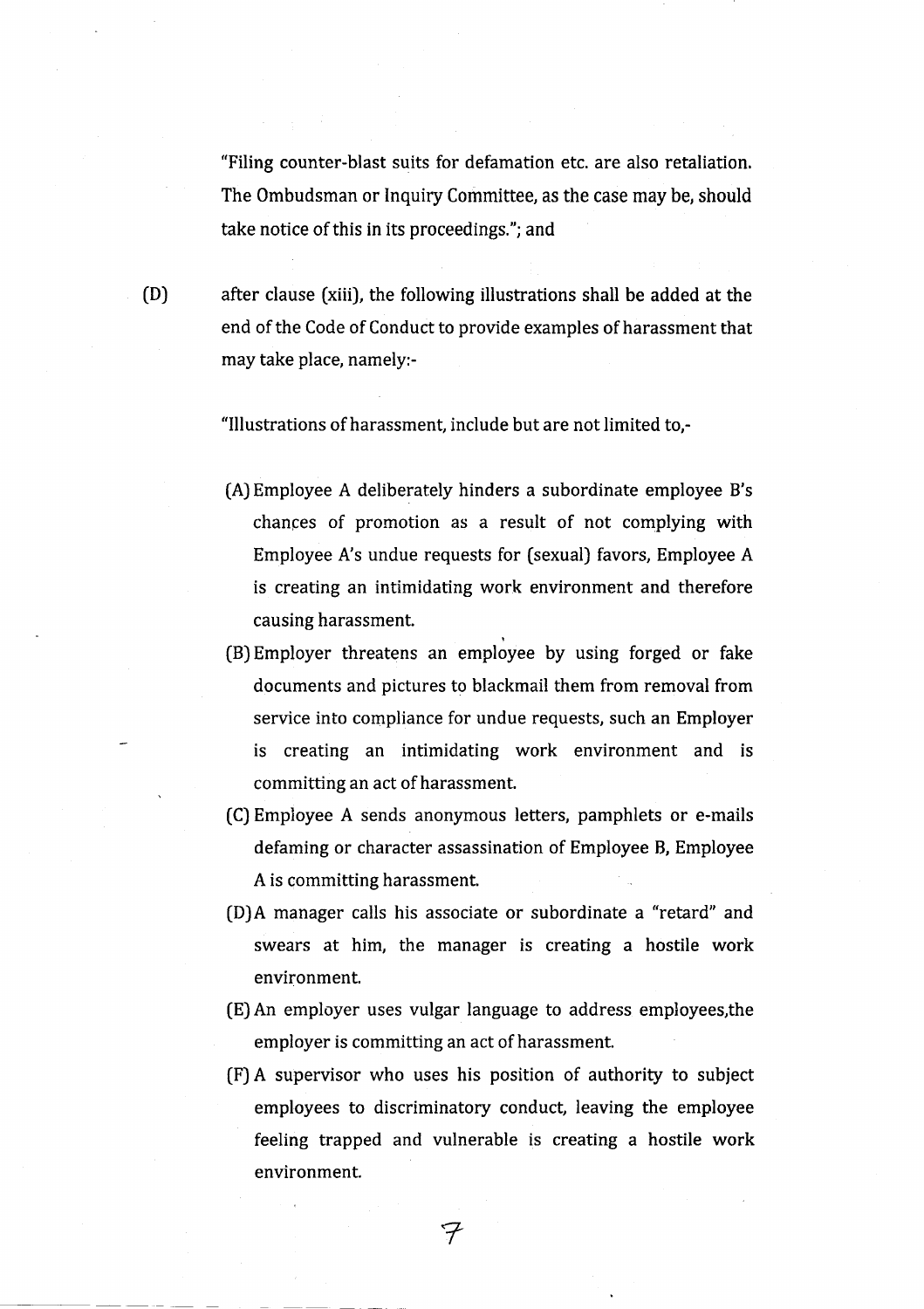- (G) Male employee forcing female subordinate employee to spend time with him after office hours for career progression, such male employee is committing an act of harassment.
- (H)A junior trainee was transferred to another department by <sup>a</sup> manager against her will as a punitive measure for not cornplying with undue requests for (sexual) favors, the manager is responsible for workplace harassment.
- (l) Comments on an individual's body, comments about an individual's sexual activity, deficiencies, or prowess; displaying sexually suggestive objects, pictures, or cartoons also constitutes workplace harassment.".

### Statement of Obiects and Reasons

This proposed amendment aims to facilitate increased participation of women in the workforce by removing the lacuna present in the existing law. It broadens the ambit end scope of the law to including certain professions and employment models that the current law does not expressly mention. Through these amendments protection from harassment shall be provided to people engaged in all types of work  $-$  formal and informal. The Amendment Bill will also provide clarity with respect to different kinds of harassment that take place at the workplace.

This purpose of this amendment is to fulfill Pakistan's Constitutional obligations to its citizens and to guarantee them their dignity and prevention of discrimination on the basis of sex in their professions and to achieve the goal of increased women participation of wonren in the workplace.

 $\beta$ 

The Bill seeks to achieve the aforesaid objectives.

### (Dr. Shireen M. Mazari)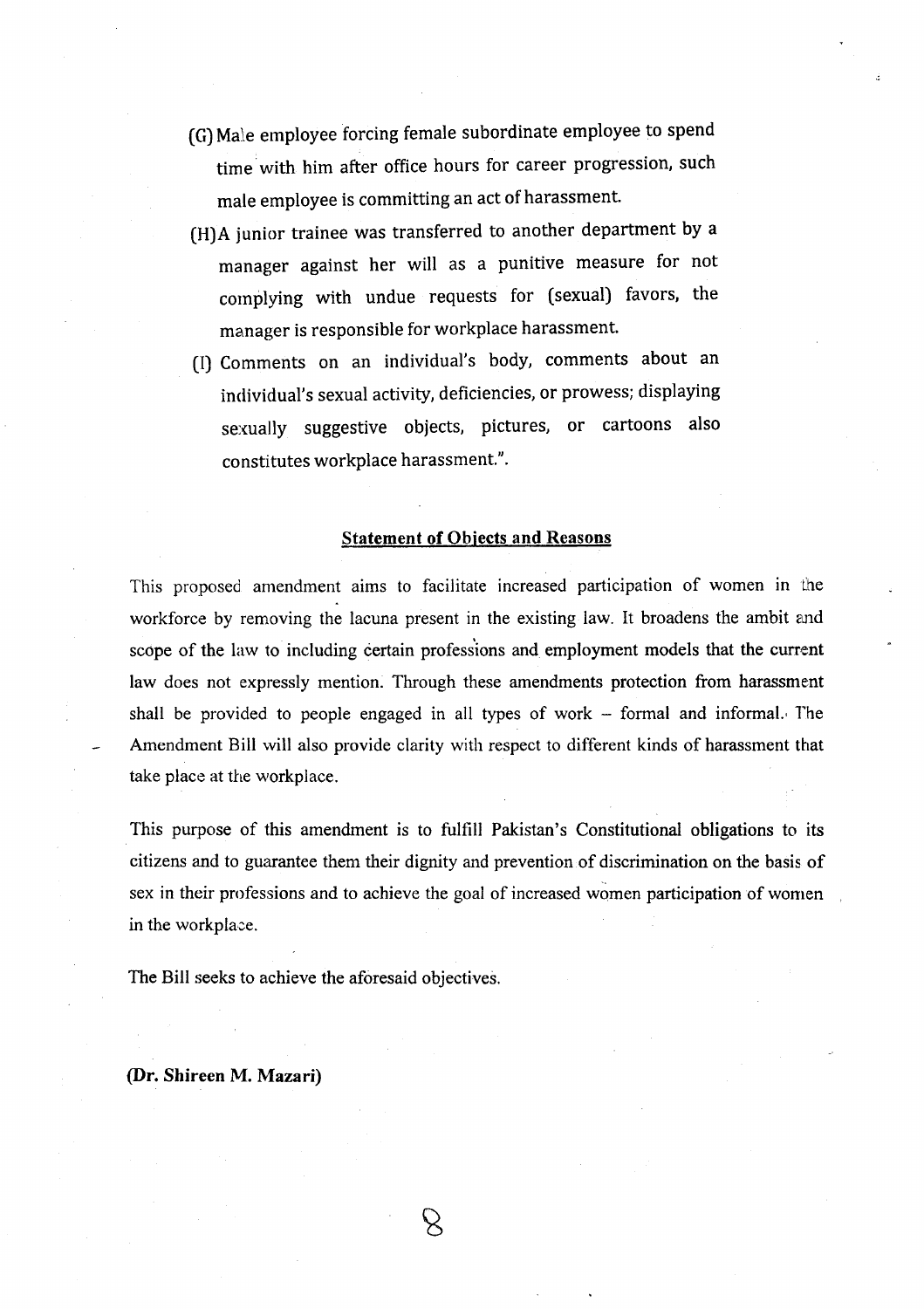## [ قومی اسمبلی میں پیش کرنے کے لئے <u>]</u>

# مقام کار برخواتین کو ہراساں کرنے کےخلاف تحفظ ایکٹ، ۲۰۲۰ء میں ترميم كرنے كابل

ہرگاہ پیقرین مصلحت ہے کہ مقام کار پرخوا تین کو ہراساں کرنے کےخلاف تحفظ ایکٹ، ۲۰۱۰ء(ایکٹ نمبر ۲ بابت•ا•۲ ء) میں بعدازیں رونماہونے والی اغراض کے لیےترمیم کی جاتی ہے۔ للبذابذ ربعه مذادرج ذيل قانون وشع كياجا تاہے:۔ **ا۔ مختصر عنوان اورآغاز نفاذ:۔** (۱) ی<sub>د</sub>ا یکٹ مقام کاریرخواتین کوہراساں کرنے کے خلاف تحفظ (ترمیمی)ایکٹ،۲۰۲۱ءکےنام سےموسوم ہوگا۔ (۲) په پې الفورنافذ ا<sup>لعمل</sup> ہوگا۔

۲۔ ایکٹ نمبر میں پابت ۲۰۱۰ء کی **دفعہ امیں ترمیم:۔** ہقام کار پرخواتین کو ہراساں کرنے کے خلاف تحفظ ايكٹ، ٢٠١٠ء (نمبر٢٠١ بت ٢٠١٠ء) ميں،جيسا كہ مذكوره ايكٹ مين بعداز اں حوالہ ديا گيا ہو، كى دفعه اميں، ذيلي دفعه(١) ميں لفظ 'خواتين'' كولفظ''اشخاص'' سےتبدیل كردياجائے گا۔

س - **ایکٹ نمبر <sub>ا</sub>یابت ۲۰۱۰ء کی دفعہ امیں ترمیم : \_** خدکورہ ایکٹ، میں،دفع<sup>ہ</sup> میں،۔۔ (الف) شق (ه) میں الفاظ''ایک <sub>عم</sub>ورت یامرد'' کوالفاظ'<sup>د کس</sup>ی بھی شخص'' سے تبدیل کردیاجائے گا؛ اورلفظ' مہراساں'' کے بعدعبارت''اورسابقہ ملازم شامل ہوگا جس کوملازمت سے ہٹا دیا گیا ہو یا برطرف کر دیا گیا ہو یا مستعفٰی ہوگیا ہو،اگرایسے ہٹائے جانے پابرطرفی پائنتعفیٰ کےنوےاپام کےاندر،اگر شکایت درج کی جائے''سے تبدیل کردیاجائے گا؛ (ب) ثق(و) کودرج ذیل سےتبدیل کردیاجائے گالیتی:۔ ''(و) ''ملازم'' میں مستقل،معاہدِاتی ،اُجرتی کام،گرگ،عارضی،جزوقتی ،آزادپپشہ ملازم کوآیا کہ اظہار پامضمر معاہدہ کے ذریعے روزانہ، ہفتہ دار، ماہانہ پاٹھنٹوں کی بنیاد پر ملازمت دی ہو،شامل ہیںاورطالب علم،زیزگرانی،زیرتربیت،گھریلوکارکن،گھریلوبنیادیر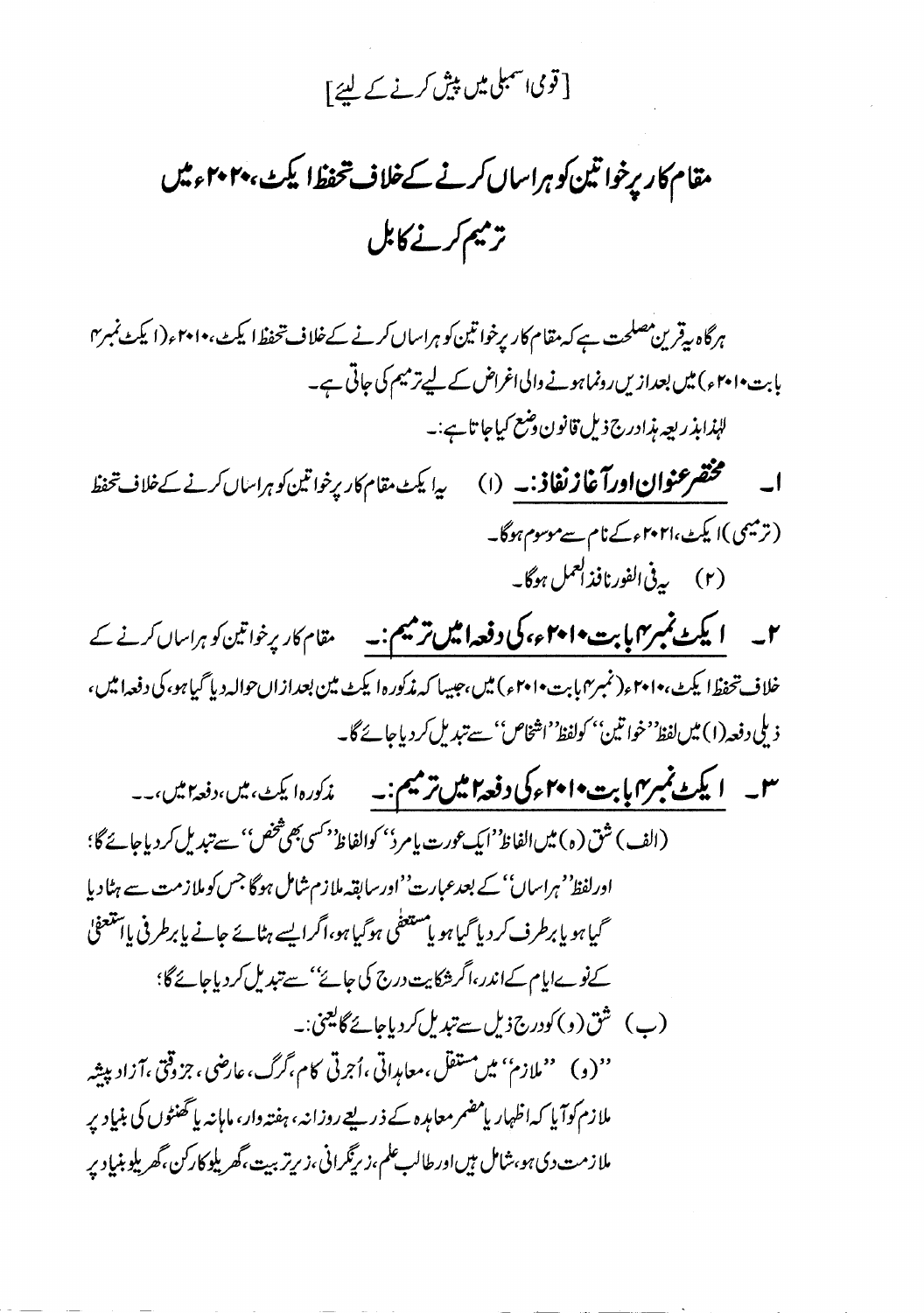## 愛下夢

کارکن یا پپٹس شاش مورن گ<sup>ب</sup>؛  
\n(چ) څرکن یا پپٹس شان مورن گ<sup>و ب</sup>ین میش میش کویات کری دی میش کی۔  
\n(چ) گور (ے) سپنہ نہیلی شن (۲) بیں، تامز پیلفظ<sup>ا</sup> نوری کریش کری میش کواری کو  
\n(۲) اپنین دیلیک میورن کو بیلی شن تھات سادا شرکر دیا جاگیس کری میش کیا چاری  
\n
$$
\frac{d}{dt}
$$
  
\n(۲) اپنین دریری کریا پیکھ تروری کریاکر نے واےاشیں یوگیلیا پرگن میر تھیں پاڈور  
\n4 (و) سے شویری میش کری کریا پریش کریا پریش کری میری کریر میوں کے  
\n4 (ویک تیریلی تیریلی تھی میکھ تریری تیا پریل کر دیا جا چویات میری میں کری  
\n4 (وای کری دیلیری کویری تیا پریل کریا پریکر کریاچاچی  
\n4 (ویا پریکریتی دیں یاگھریلیو تیریا کر دیا پیا پریر میں تے میش دیں بھری یاگریری  
\n4 (ویا گریری تی دیا ساگریلی تیریا کریا پری میری تی میش کریں تھیر  
\n4 (ویا گریری تی دیا ساگریری تی تیا سری کر دیا چیریت  
\n4 (ویا پریری تیا پریل کری دیا پریریری گریدیا پریری تیا تیریری سے میں دیں پری میری کے  
\n4 (ویا پریل کری دیا پریل کری تیا پریل کر دیا پیا تیری میں تریا پری میں کریری  
\n4 (ویا گ

- ف (ل) میں اگر میں لفظ ادارے کے بعد،الفا (b) یا آن لان 5ردبار 5 انگران کیا  $282 - 6$
- (و) ثق(م) میں آخر میں آنے والے لفظ ''اور کوحذف کر دیاجائے اوراس کے بعد درج ذیل نئ شق کااندراج کیاجائے گا، یعنی:۔

 $\tilde{\phantom{a}}$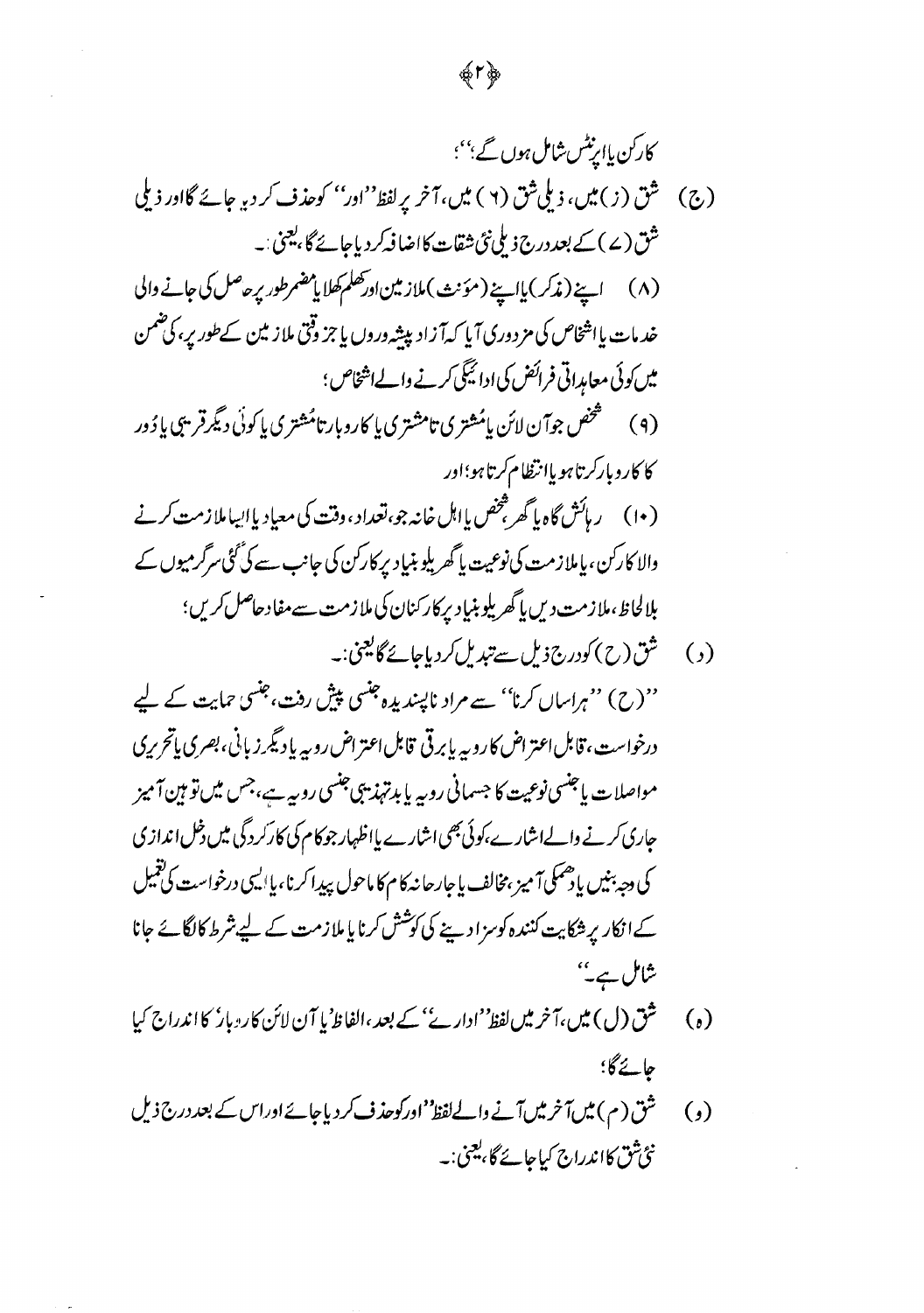### 愛い夢

''(م<sub>الف</sub>) میشی *تعصب ز*وهْخص کاهراسال کرنا''سےمرادجنسی بنیاِد پرامتیاز *کر*نا ہےجس میں تو ہین آمیز تصریحات ،رویوں ،اشارات،الفاظ،کارروائیاں ،اقدامات ، پایساں عملی اقدامات کی کوئی بھی شکل آیا کہ وہ تحریری ،زبانی ،بصری پاجغرافیائی طور پر ہو، ا کثر دقیانوسی نظر پاتی عمومی نوعیت کی جڑیں جوز ریجٹ صبیف کے بارے میں یقین رکھتی ہوں، جوجنسی نوعیت کی ہوسکتی ہیں پانہیں بھی ہوسکتیں کیکن جوامتیازی اورنغصّیا نہ ذہنیت یا خیال کوابھارسکتی ہوں جس کا نتیجہ شکایت کنندہ کےخلاف جنسی بنیاد پرامتیازی روپے میں نکلیا ہوجوکارکرد گیوں میں مداخلت کی دجہ بنیا ہو یا جودھمکی آمیزمخالف، جارحانہ،غیرمساوی یا جانبدار ماحول یامواقع پیدا کرے،شامل ہے،اوراس میں شکایت کنندہ اور کی ترقی کے مواقع پاان کی جنس کی بنیادوں بران کے منصب یاحیثیت پرتر قی دیئے جانے کوکمز ورکرنا شامل ہے''؛اور

(ز) ثق(ن) کودرج ذیل سےتیدیل کردیاجائے گا،یعنی:۔ ''(ن) ''مقام کار''سےمراد کام کرنے کی جگہ پاکوئی جگہ جہاں پیشہ دروں کی جانب سے خد مات سرانجام دی جاتی ہو یا کارکردگی پیش کی جاتی ہو،جس میں تعلیمی ادار ے، گگز ، اسٹوڈیوز ،عدالتی کمرے، ہائی ویز شامل ہیں اورکوئی بھی عمارت ،فیکٹری ،کھلا علاقہ پا بڑا جغرافیائی علاقہ وغیرہ شامل ہے جہاں تنظیم یا آجر کی سرگرمیاں کی جاتی ہوں،شامل ہیں

اورکوئی بھیصورتحال شامل ہے جودفتر سے باہرکام پاسرگری سے منسلک ہو۔''۔ م<sub>ا—</sub> ایکٹ نمبر <sub>ک</sub>ابات ۲۰۱۰ء کی **دفعہ ۸ میں ترمیم**:۔ م*ذکور*ہ ایکٹ میں ،دفعہ ۸ میں ،۔۔ (الف) ذيلي دفعه(١) ميں،لفظ'' 7?'' كولفظ' نثركايت كنندہ'' سے تبديل كردياجائے گا؛اور (پ) زىلى دفعه( ۵ )كے بعد،درج نئى دفعه كااضافہ كردياجائے گا،يعمىٰ:۔

'' ( ۲ ) محتسب اعلیٰ نوےاپام کی معباِد میں بہیسی بھیصورتحال ہو، ناکش پااپیل کا فیصلہ کرے گا۔''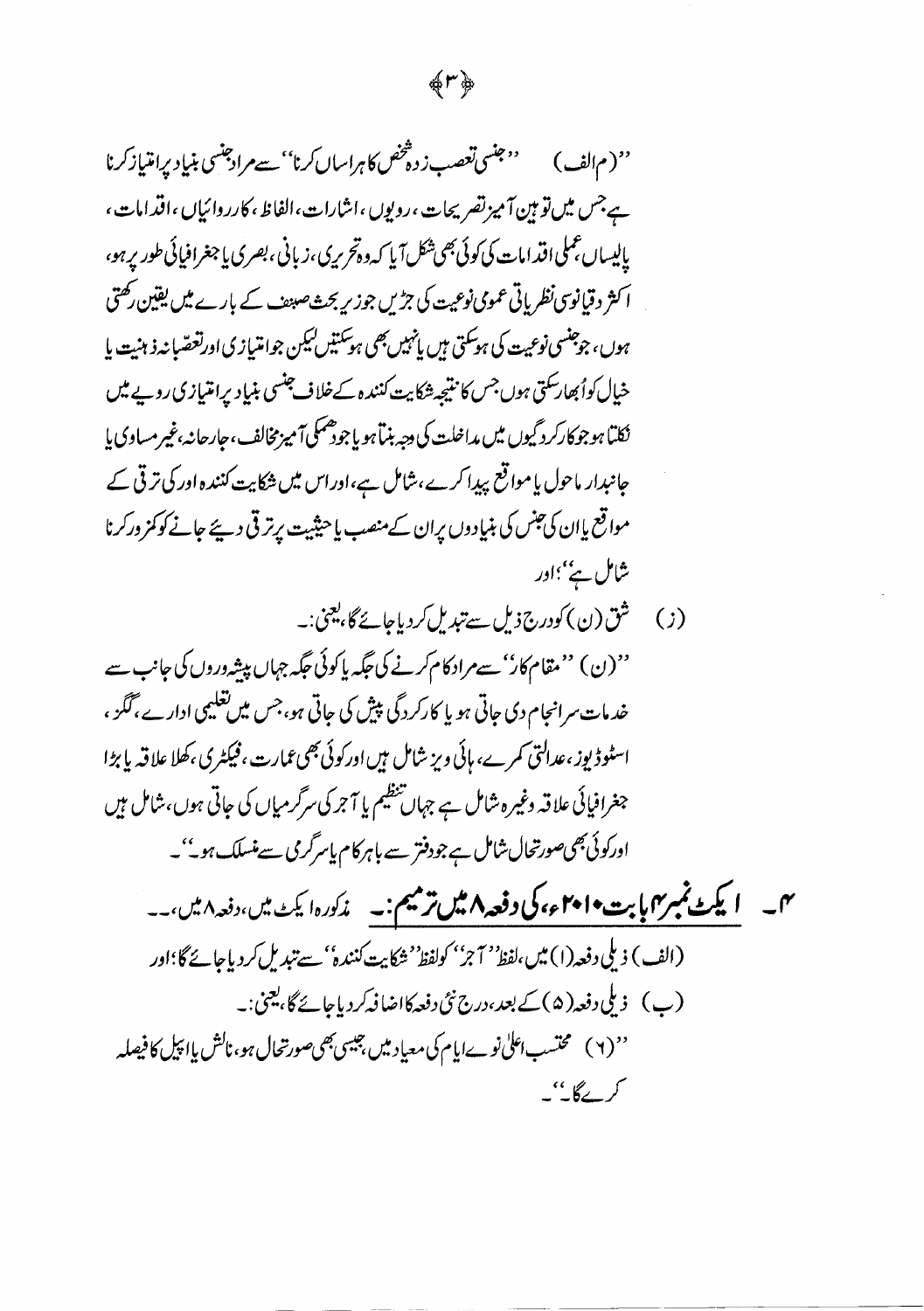$\begin{picture}(20,5) \put(0,0){\vector(0,1){30}} \put(15,0){\vector(0,1){30}} \put(15,0){\vector(0,1){30}} \put(15,0){\vector(0,1){30}} \put(15,0){\vector(0,1){30}} \put(15,0){\vector(0,1){30}} \put(15,0){\vector(0,1){30}} \put(15,0){\vector(0,1){30}} \put(15,0){\vector(0,1){30}} \put(15,0){\vector(0,1){30}} \put(15,0){\vector(0,1){30}} \put(15,0){\vector(0,$ 

 $\mathcal{A}^{(1)}$ 

 $\overline{\phantom{a}}$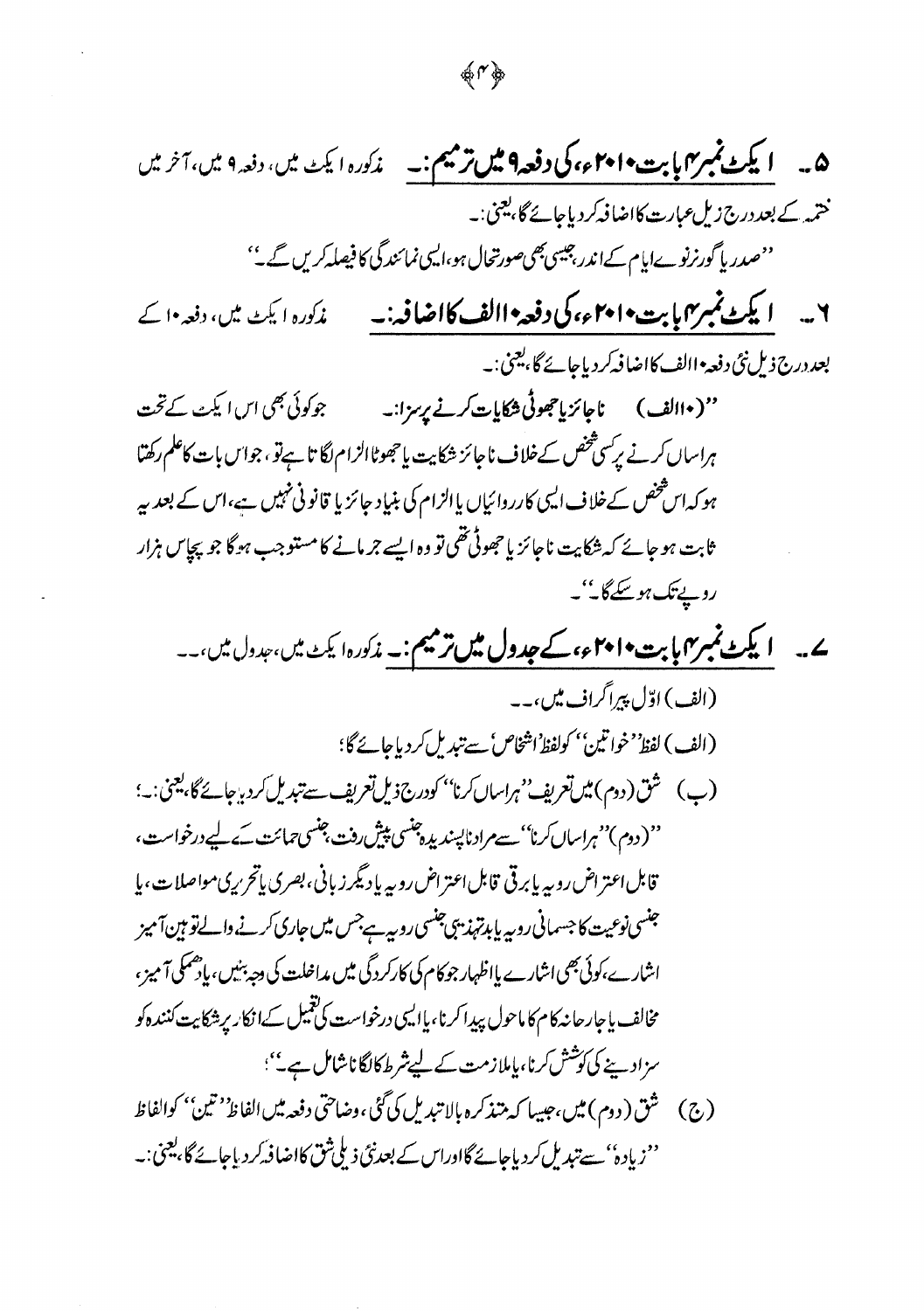''(دوم۔الف) سینسی تعصب زدہ تخص کا ہراساں کرنا''سے مراجنسی بنیاد پرامتیاز کرناہے ( جس میں تو ہین آمیز تصریحات،روپے،اشارے،الفاظ کارروائیاں،اقدامات، پالیساں، عملی اقدامات کی کوئی بھی شکل آیا کہ وہ تحریری، زبانی ، بصری یا جغرافیائی طور پر ہو،ا کثر دقیانوس نظر پاتی عمومی نوعیت کی جڑیں، جوزیر بحث صنف کے بارے میں یقین کرتی ہوں، جوجنسی نوعیت کی ہوسکتی ہیں پانہیں بھی ہوسکتی کیکن جوامتیازی اورتعصّابنہ ذہن یا خیال کو اُبھارسکتی ہوں جس کا نتیجہ شکایت کنندہ کےخلاف جنسی بنیاد برامتیازی روپے میں نکلیا ہو جو کارکرد گیوں میں مداخلت کی دجہ بنیا ہو یا جو دھمکی آمیز مخالف ، جارجانہ ،غیر مساوی یا جانبدار ماحول یاموا قع پیدا کرے،شامل ہےاوراس میں شکایت کنندہ اوران کی ترقی کے مواقع ريان كى چنس كى بنيادول يران سك منصب ياحيثيت يترقى دي جائے كو كمزور كرناشال ہے."؟ (ب) شق (دوم) کے تحت ذیلی دفعہ ثق (ج) کے بعد، درج ذیل نئی ذیلی ثق کا اضافہ کر دیا جائے گا، يعني: په

''(<sub>د</sub>) **حبس کی بنیاِدوں پرامتیاز۔** حبس کی بنیادوں پرامتیازجنسی نوعیت کا ہوسکتا ہے یا نہیں ہوسکتالیکن جو کہ شکایت کنندہ اورتر قی کرنے کےان کے مساوی مواقع اور حیثیت ،کردار ہا مقام کار میں سی بھی طریق پر کارکردگی،جیسا کہ امتیازی اُجرت پاغیرمساوی تنخواہ،مستقبل کی ترقی کےامکانات کے لیے ملازم کےاختیارکو پاتر بیت کومحد ودکرنا تشخیصی رپورٹوں کوخراب کرنا، ملازم کےخلاف افواہ پیدا کرنایااس کےحقوق تک رسائی محدودکرنے کے دیگرطر پقے ،کمز ورکرتی ہوں۔ گرشرط ہیے کہ کوئی داحد داقعہ جوْتِنھں کوغیرآ رام دہ کرنے کے لیے بہ مؤثر ہو یامقام کار میں خوف یا ہیئت کا شعور بیدا کرے بھی ہراساں کرناہے۔

'' ہتک عزت کے لیے کاؤنٹر بلاسٹ ناکش دائرکرناوغیر ہمیں تلافی ہے محتسب پاانکوائری کمیٹی کو اس کی کارر دائیوں میں جیسی بھیصورتحال ہو،نوٹس لیناحا ہے ٗ''؛اور (د) ثق( ۱۳) کے بعد ، ہراساں کرنے کی مثالیں جو کہ ہوسکتی ہیں،فراہم کرنے کے لیے ضابطہاخلاق کےآخر میں درج ذیل وضاحتوں کااضافہ کیاجائے گا، یعنی:۔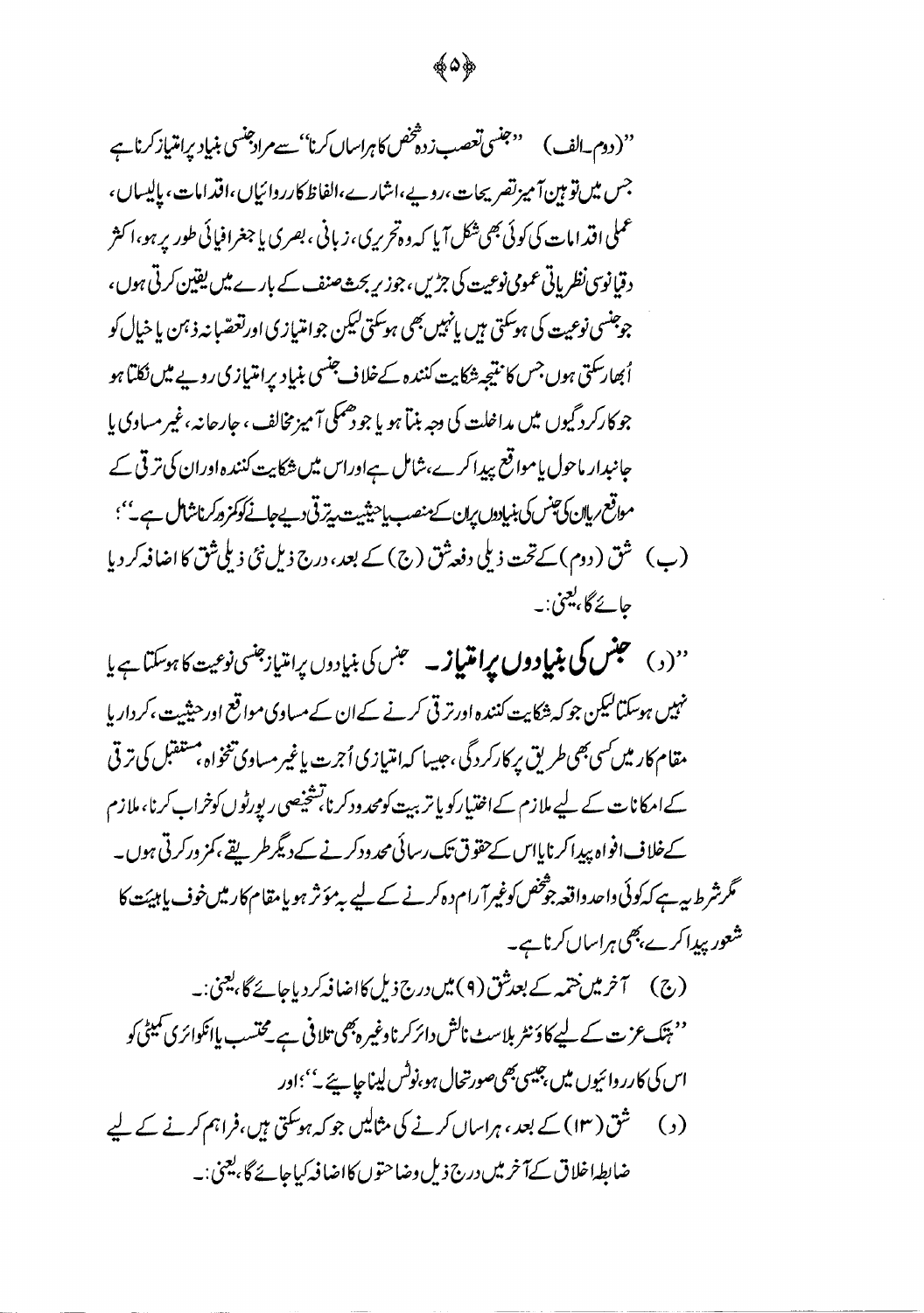# ''ہراساں *کرنے* کی وضاحتیں،شامل ہیں گرمحد وڈنبیں ہیں،۔ (الف) ملازم الف ملازم ب کی ترقی کے مواقع کوملازم الف کی ناجائز ( جنسی ) حمایتوں کی تعمیل نہ کرنے کے نتیجے میں روکتا ہےتو ملازم الف دھمکی آمیز کام کا ماحول پیدا کر رہا ہے اور اسی لیے ہراساں کرنے کی وجہ بن ریا ہے۔

- ملازمت سے برطرف کروادے گااگر وہ ان کی ناواجب درخواست کی تنبیل نہیں کرتے ،تو مذکورہ آجرایک خوف کام کاماحول پیدا کرر ہاہاور ہراسگی کےارتکاب کرنے کامرتکب ہے۔
- (ج) ملا زم الف گمنام خطوط، پیفلٹ پا ای میل ،بھیجبا ہے ملا زم کو بدنام کر تا ہے پااس کی کردار ۔<br>سشی کرتا ہے،توملازم الف حراسگی کام تکب ہے؛
- ایک منیجراپنے ایسوسی ایٹ کو پا ماتحت کو''یسماندہ'' کہتا ہےاوراسے گالیاں دیتا ہےتو منیجر  $\left( \cdot \right)$ نے ایک معاندانہ کام ماحوال پیداکرر ہاہے؛
- ایک آجرملاز مین کومخاطب کرنے کے لیے بدکلامی کرتا ہے،تو آجر ئےحراسکی کےفعل کا  $\left( \begin{matrix} \cdot \\ \cdot \end{matrix} \right)$ ارتكاب كياهي؛
- (و) ایک سپر وائز رایپ عہدے کی اتھارٹی کا ماتحت ملازمین پرنارواسلوک کرتا ہے، کام کے ماحول کومعاندانہ بنا کرملاز مین کےاندرسازشی اورناداری کےاحساسات پیدا کرتاہے؛
- مردملازم ماتحت خواتین کودفتری ادقات کے بعدایے مستقبل کی ترقی کے لیے وقت گزارنے  $\left( \cdot \right)$ پرمجبورکرتے ہیں،ایسے مر دملازم تراسگی کےفعل کے مرتکب ہوتے ہیں؛
- (ح) جونیئر تربیت بانے دالےکواس کی مرضی کے برخلاف دوسرےشعبے میں بطور قابل سز اقدم <u> جی</u>جاجا تا ہے کہ وہ اس کی ناواجب درخواست جنسی خواہش کو*نہ*یں مانتی ،تو منیجر مقام کاریر حراسگی کاذ مہدار ہے؛
- محرک خیال اشیاء،نصاوریہ یا کارٹونزبھی مقام کار پرحراسگی کوجنم دیتے ہیں۔

愛りぬ